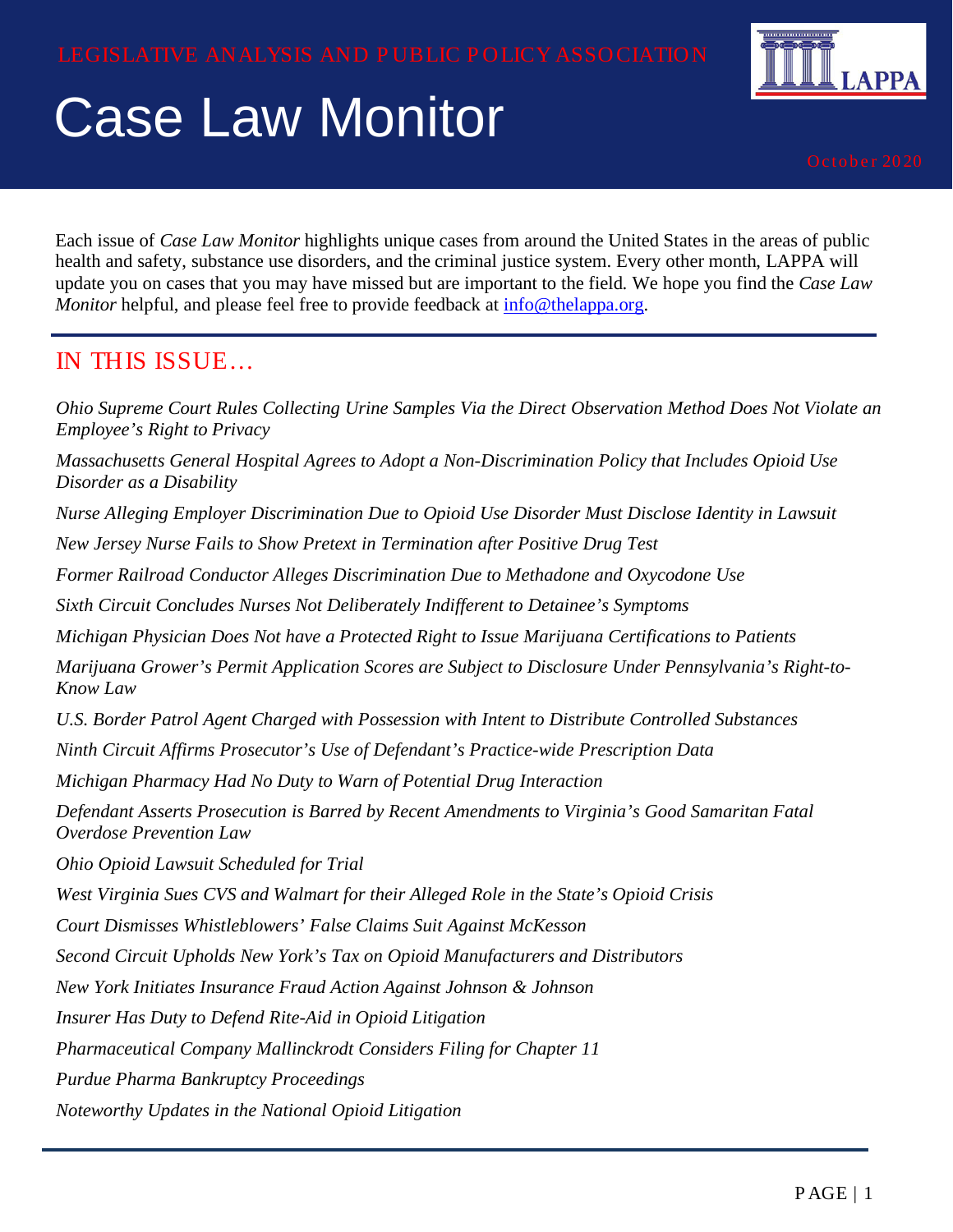# OHIO SUP REME COURT RULES COLLECTING URINE SAMP LES VIA THE DIRECT OBSERVATION METHOD DOES NOT VIOLATE AN EMP LOYEE'S RIGHT TO P RIVACY

*Donna Lunsford v. Sterilite of Ohio, LLC***, No. 2018-1431 (Ohio filed Aug. 26, 2020).** For information on the facts and previous updates on this case, please refer to the April 2020 issue of the LAPPA *Case Law Monitor*. In a 4-3 decision, the Ohio Supreme Court held that when workers at a private company provide urine samples for drug testing under the "direct observation method," they cannot sue their employer for invasion of privacy. In the case, the employees argued that while they each consented to urine tests and the sharing of the results with their employer, Sterilite, they did not consent to testing under the direct observation method. Although each employee provided, or attempted to provide, a urine sample without objection, the employees assert they did so involuntarily because any Sterilite employee who refuses to take a drug test is subject to immediate termination. The court's majority held that Sterlite can condition employment on an employee's consent to drug testing under the direct observation method. The court rejected the plaintiffs' contention that they consented involuntarily for fear of termination because the employees had the right to refuse the test and, as at-will employees, Sterilite could terminate their employment at any time. In sum, when an at-will employee consents, without objection, to the collection of the employee's urine sample under the direct observation method, the at-will employee has no cause of action for common law invasion of privacy. In contrast, the dissent concludes that the at-will employment doctrine does not supersede an employee's right to obtain redress for a violation of his or her privacy rights. Additionally, the dissent argues that Sterilite has no reasonable justification for using the direct observation method for urine collection over a less intrusive method. Moreover, the dissent maintains that whether or not the employees' alleged implied consent to testing under the direct observation method was the product of their legitimate fear that they would be terminated is a question of fact that should be decided by a jury and not on a motion to dismiss. On September 8, 2020, the plaintiff employees filed a motion for reconsideration. The motion is still pending as of September 28, 2020.

#### MASSACHUSETTS GENERAL HOSP ITAL AGREES TO ADOP T A NON-DISCRIMINATORY P OLICY THAT INCLUDES OP IOID USE DISORDER AS A DISABILITY

#### **U.S. Department of Justice Complaint No. 202-36-304 (agreement reached August 7, 2020).**

Massachusetts General Hospital (MGH) reached an agreement with the civil rights unit of the U.S. Attorney's Office to resolve allegations that it denied a lung transplant to a patient with cystic fibrosis because he used medication to treat opioid use disorder (OUD). In March 2017, MGH rejected an individual for consideration for a lung transplant as, at that time, the patient was actively participating in a supervised drug rehabilitation



program but was not engaged in the illegal use of controlled substances. The individual filed a complaint with the U.S. Department of Justice, alleging that the denial of care violated Title III of the Americans with Disabilities Act. The patient eventually received a lung transplant at a different hospital in another state, which the patient and his mother claimed came at great personal expense and inconvenience. During its investigation, the U.S. Attorney's Office found that MGH failed to further evaluate the patient in accordance with its standard

transplant consideration process, including failure to consult with appropriate specialists. In the settlement agreement, MGH agreed to implement a policy that it will not discriminate by unnecessarily denying or limiting treatment for individuals on the basis of disability, including OUD and any related medication a patient may be using to treat OUD. MGH most also provide training on the new policy to medical staff and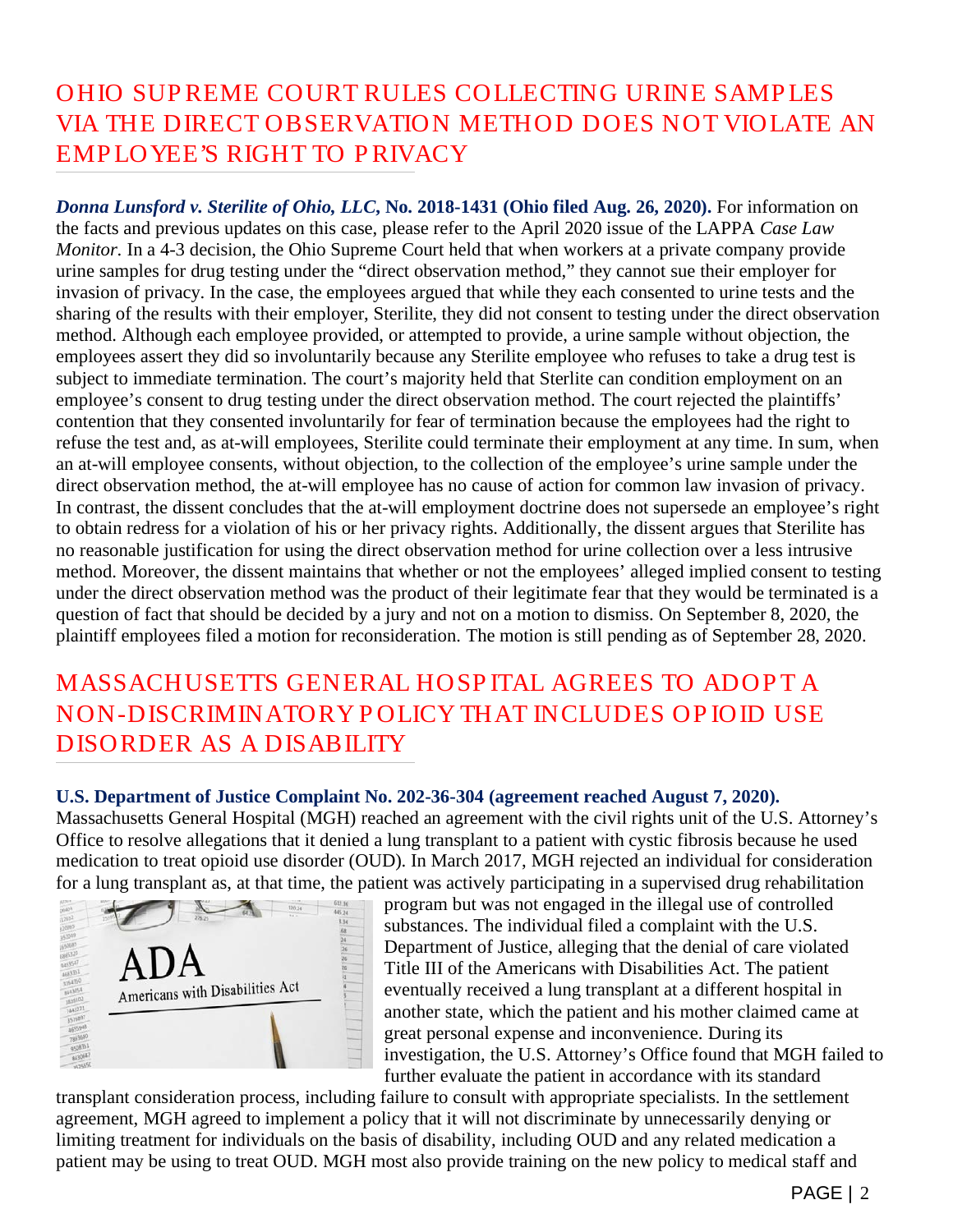pay the patient and his mother a total of \$250,000 to compensate for their financial expenses and emotional distress.

#### NURSE ALLEGING EMP LOYER DISCRIMINATION DUE TO OP IOID USE DISORDER MUST DISCLOSE IDENTITY IN LAW SUIT

*Jane Doe v. Main Line Hospitals, Inc.***, No. 2:20-cv-02637-KSM (E.D.Pa. filed Sept. 1, 2020).** The U.S. District Court for the Eastern District of Pennsylvania ruled that a nurse cannot remain anonymous in a lawsuit alleging that her former employer discriminated against her after learning that she is in recovery from opioid use disorder (OUD). Main Line Hospitals terminated the plaintiff in May 2019 after receiving an anonymous letter disclosing that she suffers from substance use disorder. Upon questioning, the plaintiff admitted that she had a history of OUD and attended inpatient rehabilitation four years earlier. The hospital subsequently terminated the plaintiff. In June 2020, the plaintiff filed a complaint under the pseudonym "Jane Doe" against Main Line Hospitals, alleging that the hospital's termination after learning of her OUD violated the Americans with Disabilities Act and the Federal Rehabilitation Act. Doe filed a motion to proceed under a pseudonym, arguing that she needs to litigate her case anonymously because the matter involves sensitive facts concerning her recovery and disclosure of her identity could subject her to stigma. In analyzing the motion, the federal district court first noted that it must conduct a nine-factor balancing test weighing the plaintiff's interest in privacy and fear of harm against the public's strong interest in an open litigation process. Upon consideration, the court found that only three factors weigh in favor of permitting the plaintiff to use a pseudonym: (1) Doe's fears of reputational harm, backlash, and possible relapse; (2) her lack of ulterior motive in using a pseudonym; and (3) the fact that she is a private figure and the public does not have a heightened interest in the case. The court noted that five of the remaining six factors support revealing her identity and one factor does not weigh in either direction. Accordingly, the court held that the plaintiff cannot overcome the strong presumption in favor of requiring parties to publicly identify themselves. The plaintiff has until October 15, 2020 to file an amended complaint to reflect her identity.

#### NEW JERSEY FAILS TO SHOW P RETEXT IN TERMINATION AFTER P OSITIVE DRUG TEST

*Michelle Iapichino v. Hackensack University Medical Center***, No. 2:17-cv-06521-JMV-MF (D.N.J. filed Sept. 15, 2020).** The U.S. District Court for the District of New Jersey granted the defendants' motion for summary judgment after the plaintiff, a former nurse, failed to show discrimination. In November 2015, Michelle Iapichino's employer required her to submit to a drug test for suspicion of impairment while on duty. The drug test returned positive for Suboxone, Klonopin, and marijuana, two of which were not prescribed to her. Iapichino filed for medical leave later in the month. On December 3, 2015, the defendants decided to terminate Iapichino but did not notify her until December 15, 2015. Iapichino subsequently sued her employer, asserting claims for failure to accommodate and (1) disability discrimination claims under the New Jersey Law Against Discrimination (LAD) and (2) retaliation and interference under the Family and Medical Leave Act (FMLA). The defendants removed the case to federal court and moved for summary judgment. During the litigation, Iapichino did not dispute that the employer administered the drug test in accordance with hospital policy but instead argued that the employer applied the policy to her in a discriminatory fashion. The court rejected this argument, concluding that Iapichino failed to provide any evidence of differing application or any examples of a similarly situated nurse who was not terminated after a positive reasonable suspicion drug test. Therefore, the court dismissed her LAD claim because she could not show her termination was pretext for discrimination. The court also dismissed Iapichino's FMLA claims because FMLA expressly allows employers to fire employees for illegal drug use, even if they seek treatment, provided the employer's policy allows it. Additionally, the court found Iapichino's FMLA interference claim invalid because she was not admitted to in-patient treatment until after the decision was made to fire her, and her anxiety and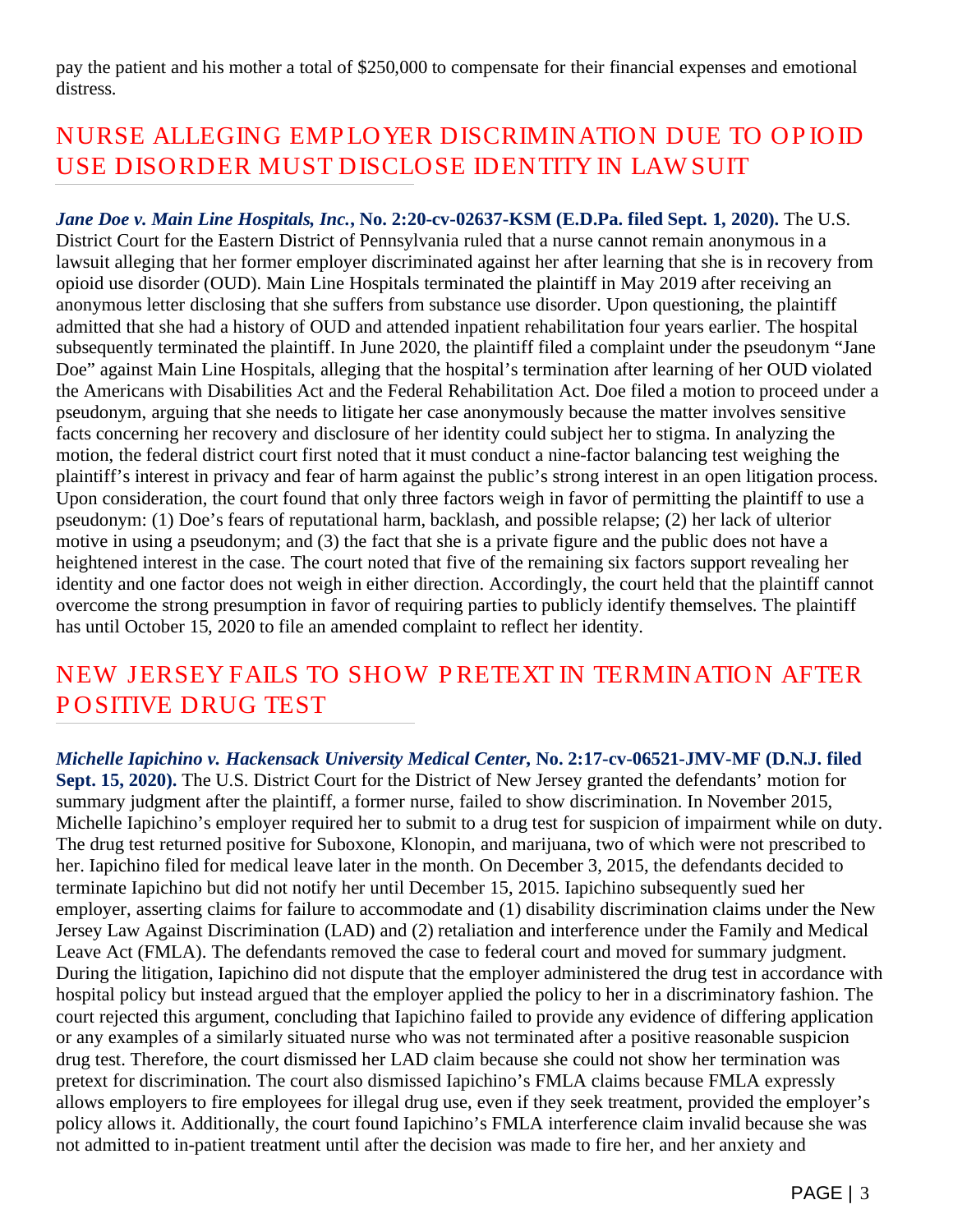depression did not qualify for federal protection because she failed to show either qualified as a serious health condition under the FMLA. An appeal has not been filed as of September 28, 2020.

#### FORMER RAILROAD CONDUCTOR ALLEGES DISCRIMINATION DUE TO METHADONE AND OXYCODONE USE

*Kenton Howard v. Norfolk Southern Corp.***, No. 2:17-cv-02163-RDP (N.D.Ala. filed September 17, 2020)** The U.S. District Court for the Northern District of Alabama dismissed an employer's motion for summary judgment, ruling that a jury must decide whether Norfolk Southern Corporation (Norfolk) violated the Americans with Disabilities Act (ADA) when it placed a conductor on medical hold because of methadone and oxycodone use for pain. Plaintiff, Kenton Howard, worked for Norfolk for several years as a conductor but never revealed his physical issues or his medication use to his employer. In February 2012, Howard took a random drug test that returned positive. Norfolk then ordered an expanded drug screen on Howard, leading to Howard disclosing that he had been taking oxycodone and methadone for years for knee and back pain. After learning this, Norfolk requested that Howard provide them with medical records from every doctor he saw for the pain and placed him on a medical hold, stating that he could not perform railroad service until the company's medical department determined his fitness for service. Norfolk determined that Howard's current pain management regimen was inconsistent with their safety guidelines for a conductor, but that the company would help him find another job not safety sensitive. Norfolk could not find Howard an available alternate position, and in May 2017, Howard resigned from Norfolk. Howard filed suit against Norfolk alleging that Norfolk violated the ADA by failing to accommodate his knee and back pain by placing him in another position at Norfolk. Norfolk filed for a motion for summary judgment. The court denied Norfolk's motion, holding that there is a valid question for the jury about whether Norfolk engaged in disability discrimination by circumventing the ADA's process for determining whether a disabled worker can continue in a job with a reasonable accommodation. In doing so, the court ruled that an employer's determination that a worker's medication use violates company guidelines is not necessarily the same as conducting an individualized inquiry into the ability to perform essential job functions as required by the ADA. Therefore, because it remained unclear how comprehensive Norfolk's review was, or what Howard's level of risk was, the court determined a jury should decide whether Norfolk really believed Howard's medication use barred him from all safety-sensitive jobs. The case remains ongoing.

#### SIXTH CIRCUIT CONCLUSED NURSES NOT DELIBERATELY INDIFFERENT TO DETAINEE'S SYMP TOMS

*Austin Griffith v. Franklin Co., Kentucky, No.* 19-5378 (6<sup>th</sup> Cir. Filed Sept. 21, 2020). The U.S. Court of Appeals for the Sixth Circuit, in a 2-1 decision, ruled that a pre-trial detainee who disclosed that he regularly used marijuana and Xanax did not show that the medical staff were deliberately indifferent to his withdrawal symptoms. On November 8, 2015, police arrested the plaintiff, Austin Griffith, for attempted robbery. While in jail, Griffith vomited. Jail personnel placed Griffith in detox, where he continued to vomit, have diarrhea, and dehydrate. The jail nurses attributed his symptoms to withdrawal and treated him with Imodium, Mylanta, and Gatorade. Three days later, a urinalysis test showed an abnormal amount of blood and protein in Griffith's urine. The nurses interpreted this result to mean Griffith had an infection and prescribed him antibiotics. Later, staff moved Griffith out of detox and into the general population at which time he had two seizures and was taken to the hospital. At the hospital, he had a third seizure and doctors diagnosed him with acute renal failure. Griffith subsequently recovered, but continued to suffer from headaches, sleep deprivation, and an increased vulnerability to kidney failure. In October 2016, Griffith filed suit asserting claims for deliberate indifference under the Eighth and Fourteenth Amendments, negligence and gross negligence under Kentucky law, and violations of Ky. Rev. Stat. Ann. § 441.045(3). The defendants moved for summary judgment on all claims. The district court granted the motion, holding that Griffith failed to: (1) demonstrate that his medical care was so insignificant that it demonstrated deliberate indifference by medical staff; (2) adequately advocate for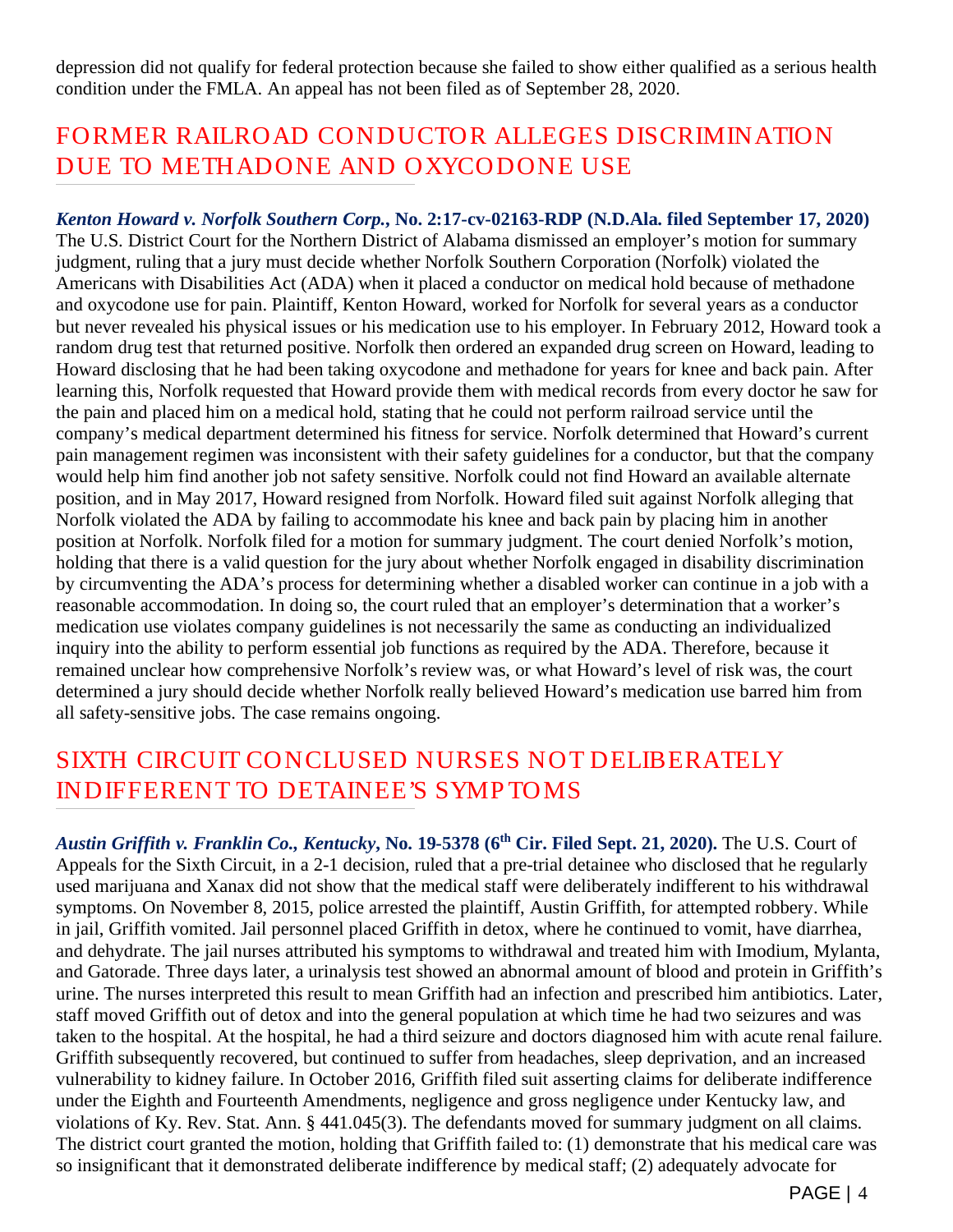himself when in general population because he did not submit any medical slips requesting to be seen by a nurse during this time; and (3) introduce evidence demonstrating that he was harmed by any delay in treatment. On appeal, the Sixth Circuit upheld the decision, holding that Griffith failed to show that the nurses knew, or should have known, that he suffered from severe withdrawal symptoms and needed immediate emergency care. While it may have been preferable for the nurses to act more aggressively, the court concluded the nurses treated the symptoms Griffith exhibited, and an error in medical judgment is not sufficient to establish deliberate indifference. The dissenting judge stated that the majority should have used an objective test to determine deliberate indifference as opposed to a subjective standard. An appeal has not been filed as of September 28, 2020.

#### MICHIGAN P HYSICIAN DOES NOT HAVE A P ROTECTED RIGHT TO ISSUE MARIJUANA CERTIFICATIONS TO P ATIENTS

*Vernon Proctor v. Karen Krzanowski***, No. 19-2347 (6th Cir. Filed August 13, 2020).** The U.S. Court of



Appeals for the Sixth Circuit ruled that two Michigan Department of Licensing and Regulatory Affairs (LARA) employees are immune from a physician's suit challenging their blanket rejection of his certification for patients to receive medical marijuana registry cards because he did not show a clearly established constitutional right to help the patients obtain the substance. In Michigan, an application for a medical marijuana registry card must include a certification from a physician that the patient has a debilitating medical condition. Michigan's Department of Licensing and Regulatory

Affairs (LARA) is responsible for granting or denying Michigan residents a card. In 2016, LARA employees began calling Dr. Vernon Proctor's office to verify patient certifications. Proctor asked LARA to put the requests in writing, but LARA refused. In June 2016, Proctor learned that LARA employees would not accept applications accompanied by his certifications allegedly because of Proctor's non-compliance with the verification process. In 2019, Proctor sued two LARA employees alleging that they employees violated his Fourteenth Amendment due process rights by restricting his medical license without prior notice or postdeprivation process. In November 2019, a federal district court granted the employees' motion to dismiss, agreeing that Proctor did not allege a clearly established constitutionally protected property or liberty interest. In affirming the decision, the Sixth Circuit agreed with the district court that whatever deprivation Proctor suffered from LARA rejecting applications bearing his certifications, it fell far short of a full deprivation of his right to practice medicine. The court also held that Proctor's property interest in using his medical license to issue certifications to patients seeking a medical marijuana registry card is far from a clearly established right. The opinion notes that federal courts have consistently rejected the argument that state laws permitting possession of marijuana for medical use can create a constitutionally protected property interest in marijuana or medical marijuana patient cards. Therefore, because Proctor could not clearly establish that the LARA employees violated a liberty or property interest, the defendants are entitled to qualified immunity. An appeal has not been filed as of September 28, 2020.

#### MARIJUANA GROW ER'S P REMIT AP P LICATION SCORES ARE SUBJECT TO DISCLOSURE UNDER P ENNSYLVANIA'S RIGHT-TO-KNOW LAW

#### *Matthew Scot Payne v. Pennsylvania Dept. of Health***, No. 579 CD 2019 (Pa. Commw. Ct. filed Sept. 15,**

**2020).** The Commonwealth Court of Pennsylvania ruled that Pennsylvania's Health Department must release the scores assigned to an unsuccessful application for a medical marijuana grower's permit because those scores are not exempt from disclosure under the state's "Right-to-Know" (open records or sunshine) law. An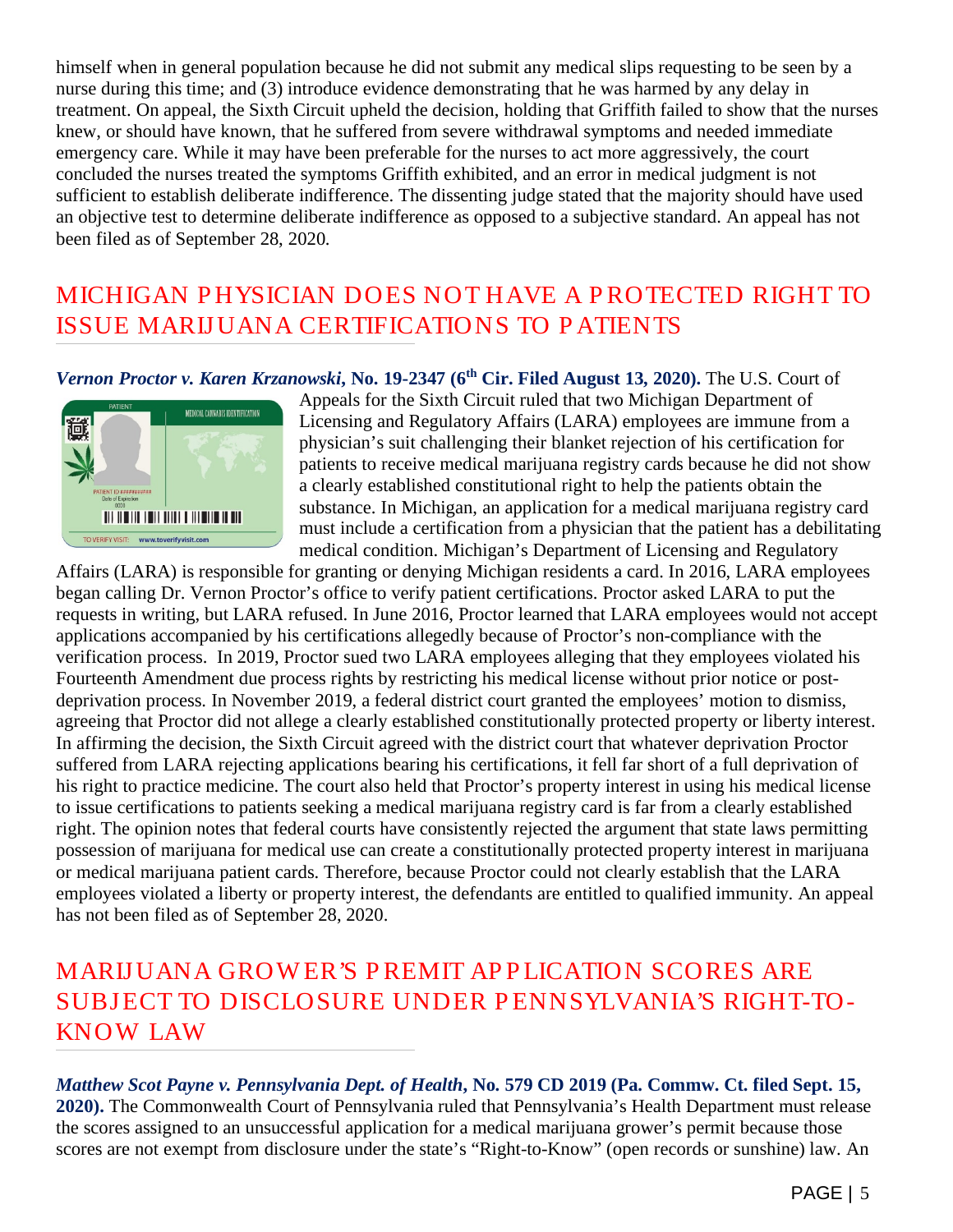entity called BC12, LLC filed an application for a medical marijuana grower-processor permit in Pennsylvania, which the health department rejected as incomplete. BC12's owner, Matthew Scot Payne, contested the decision, arguing the company should have a chance to cure the defect. Payne filed a right-toknow request for the application score sheets, but the health department refused to produce them, asserting that the law's "predicisional deliberations" exemption applied. On appeal of the denial, the state trial court determined that the exemption protects only confidential deliberations. Because the health department released scores assigned to several other applicants, the court ruled that the health department clearly does not consider the scores to be confidential. The court ordered the health department to release the preliminary scores of BC12's application. The court limits the required disclosure to the scores themselves and allows the health department to redact any notes or comments contained in the documents. An appeal has not been filed as of September 28, 2020.

## U.S. BORDER P ATROL AGENT CHARGED W ITH P OSSESSION W ITH INTENT TO DISTRIBUTE CONTROLLED SUBSTANCES

*United States v. Carlos Victor Passapera Pinott***, No. 4:20-mj-02951-N/A-MSA-1 (D. Ariz. filed Aug. 10, 2020).** Federal authorities arrested Carlos Victor Passapera Pinott, a U.S. Border Patrol Agent assigned to an Arizona station, on multiple counts of conspiracy and possession with intent to distribute controlled substances. The complaint alleges that in the early morning of August 9, 2020, Pinott drove to a remote area of the U.S. border and then to an airport where he loaded two duffel bags into another vehicle. Law enforcement stopped the second vehicle and a search of the duffle bags revealed multiple packages of substances with the characteristics of cocaine (21 kilograms), heroin (1 kilogram), and fentanyl (1 kilogram). The duffle bags also contained approximately 350,000 pills, a sample of which field tested positive for fentanyl. Later that day, a search warrant executed at Pinott's residence uncovered \$329,000 in the home and \$40,000 in the vehicle Pinott used to transport the drugs. The case is ongoing.

#### NINTH CIRCUIT AFFIRMS P ROSECUTOR'S USE OF DEFENDANT'S P RACTICE-W IDE P RESCRIP TION DATA

*United States v. David Lague***, No. 19-10500 (9th Cir. filed Aug.20, 2020).** In a case of first impression for the U.S. Court of Appeals for the Ninth Circuit, the three-judge panel affirmed the conviction of David Lague, a former physician's assistant at a pain management clinic in California, based in part on evidence of Lague's practice-wide prescription data. In March 2017, the federal government charged Lague with 39 counts of unlawfully distributing Schedule II and Schedule IV controlled substances outside of the usual course of professional practice to five of his former patients. During the trial, the government presented the patient files of the five patients covered by the indictment, and also introduced Lague's practice-wide prescription data from 2015 and 2016. This additional data covered 458 unrelated patients and showed that Lague prescribed opioids at a very high rate compared to other pain management prescribers in California. A jury found Lague guilty of the unlawful distribution charges in July 2018. Lague appealed, arguing that the district court erred by granting the government's motion to present data of his practice-wide prescriptions. Lague asserted that the decision violated the Federal Rules of Evidence (F.R.E.), relying on *United States v. Jones* (570 F.2d 765), a 1978 decision in which the Eighth Circuit said practice-wide data is irrelevant. The government, however, relied on *United States v. Merrill* (513 F.3d 1293), an Eleventh Circuit decision from 2008 that allows the use of practice-wide data to show intent. Faced with this split of authority, the Ninth Circuit concluded that the *Merrill* decision comported better with the text and purpose of F.R.E. 404(b). Applying this standard, the court ruled that uncharged prescriptions of controlled substances in enormous quantities and in dangerous combinations support a reasonable inference that the defendant issued the underlying prescriptions outside the usual course of professional practice and without a legitimate medical purpose. Therefore, because the prescription data made the intent element of the charges more probable, the district court properly admitted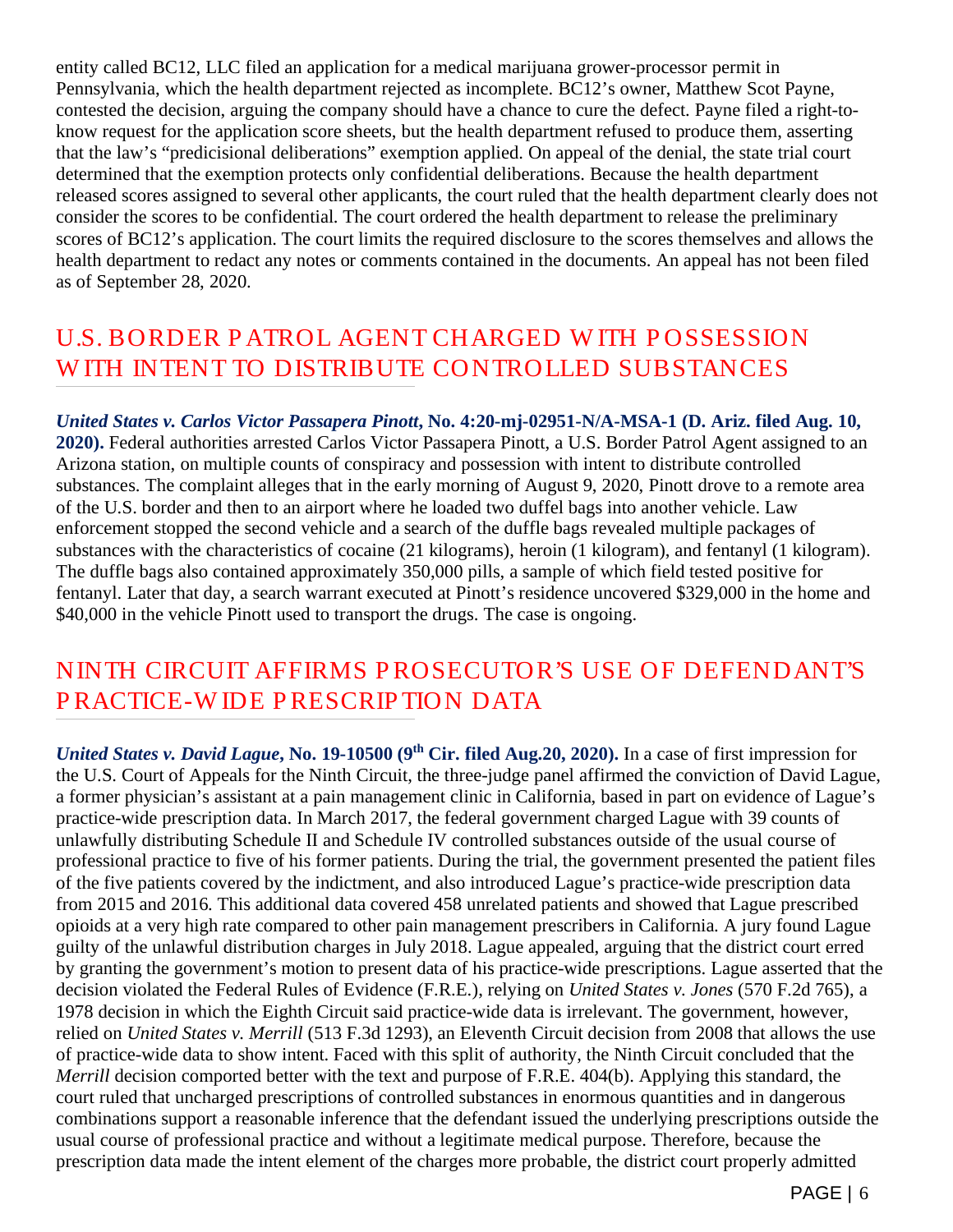# MICHIGAN PHARMACY HAD NO DUTY TO WARN OF POTENTIAL DRUG INTERACTION

*Estate of Kevin Gottschalk v. Plumbrook Pharmacy,* **No. 349274 (Mich. Ct. App. filed Sept. 17, 2020).** The Michigan Court of Appeals affirmed a summary judgment granted to a pharmacy in a lawsuit on grounds that a pharmacy cannot be held liable for medical malpractice. A physician simultaneously prescribed methadone and Valium to Kevin Gottschalk who filled those prescriptions at Plumbrook Pharmacy in Sterling Heights, Michigan. Shortly after, Gottschalk died at his home, and an autopsy determined the cause of death as intoxication by the combined effects of the two drugs. The decedent's estate filed a suit against the pharmacy,



alleging medical malpractice. The pharmacy moved for summary judgment, which the trial court granted. The trial court held that because pharmacies are not licensed health care professionals, they are not subject to medical malpractice claims and can only be sued for ordinary negligence. The estate appealed, arguing that a medical malpractice claim could be brought against the individual pharmacist who filled the decedent's prescription for failing to screen for drug interactions, and that the pharmacy would be vicariously liable for the individual pharmacist's actions. In Michigan, however, there is binding precedent that pharmacists and their affiliated pharmacies are not liable for filling valid, compatible

prescriptions. Because the trial court must follow prior precedent, the estate's argument is ineffective. Therefore, the appellate court held that the trial court did not err in granting summary judgment to the pharmacy. An appeal has not been filed as of September 28, 2020.

#### DEFENDANT ASSERTS P ROSECUTION IS BARRED BY RECENT AMENDMENTS TO VIRGINIA'S GOOD SAMARITAN FATAL OVERDOSE P REVENTION LAW

*Commonwealth of Virginia v. Kodie Brooke Weatherholtz***, No. CR20000459-00 (Va. Cir. Ct. filed July 9, 2020).** Kodie Weatherholtz is challenging her methamphetamine possession charge under Virginia's Good Samaritan fatal overdose prevention law. The law, initially effective on July 1, 2015, originally provided an affirmative defense to individuals who contacted 911 for a victim of an overdose. Amendments to the law effective on July 1, 2020, changed the nature of the protection from an affirmative defense to protection from arrest or prosecution and expanded the protection to an individual who is experiencing an overdose. In this case, Weatherholtz argues that the amended version of the law applies to her because her indictment took place eight days after the law changed. In contrast, the Commonwealth asserts that the prosecution is justified because the incident involving Weatherholz occurred in 2019. Additionally, the Commonwealth questions whether Weatherholz actually overdosed and alleges that she was in a drug-induced psychosis when the police arrived. The Commonwealth argues that Weatherholz's alleged psychosis at the time is not covered by the intent of the statute or the statute's definition of overdose. A hearing is scheduled for October 6, 2020.

## OHIO OP IOID LAW SUIT SCHEDULED FOR TRIAL

*State of Ohio ex rel. Jamison v. McKesson Corp.***, No. CV20180055 (Madison C.P. filed Feb. 26, 2018).** Ohio will be taking major drug distributors to trial starting on October 19, 2020 for their alleged role in Ohio's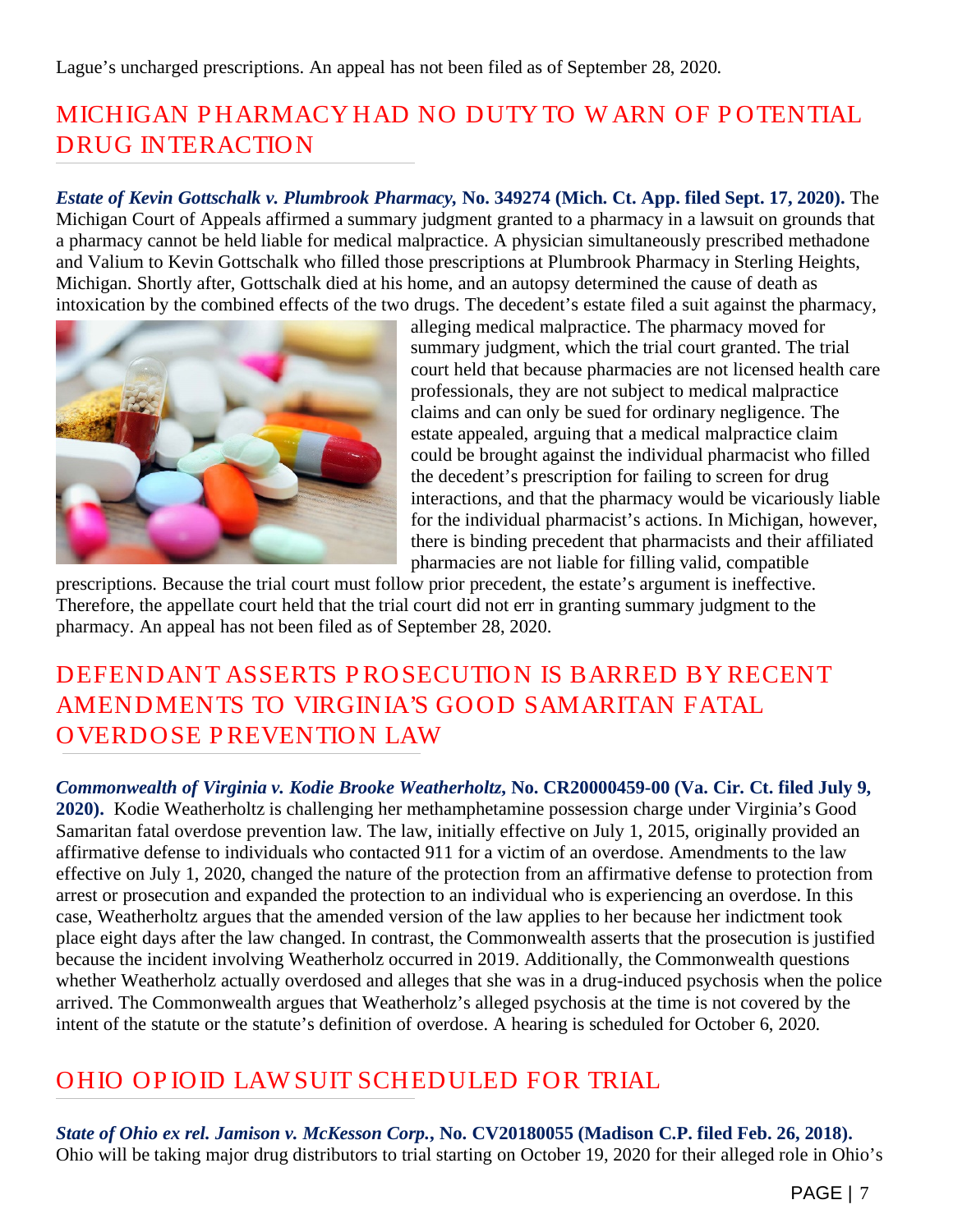opioid crisis. The state filed the suit in 2018 against Cardinal Health, McKesson Corp., AmerisourceBergen Corp., and Miami-Luken. The state's lawsuit claims the companies failed to comply with federal and state obligations, despite knowing that their failures would lead to prescription opioids being diverted from the legitimate supply chain to illegitimate channels of distribution and illegal, non-medical use.

#### W EST VIRGINIA SUES CVS AND W ALMART FOR THEIR ALLEGED ROLE IN THE STATE'S OP IOID CRISIS

*State of West Virginia ex rel. Patrick Morrisey v. CVS Health Corp.,* **No. CC40-2020-C-131 (Cir. Ct. filed Aug. 18, 2020)***; State of West Virginia ex rel. Morrisey v. Walmart,* **No. CC40-2020-C-132 (Cir. Ct. filed Aug. 18, 2020).** In separate actions, West Virginia's Attorney General sued Walmart and CVS, claiming that the companies failed to monitor and report suspicious orders of prescription painkillers to their retail pharmacies. The lawsuits allege that the companies supplied far more opioids to their retail pharmacies than necessary and, thus, contributed to the opioid epidemic in the state. The suits assert that the companies violated the state's Consumer Credit and Protection Act (W. Va. Code § 46A-6-104) and acted in such a way that created a public nuisance. The State asks the court for equitable relief, including, but not limited to, restitution and disgorgement and civil penalties of up to \$5,000 for each repeated and willful violation of the Consumer Credit and Protection Act. The State filed similar lawsuits against Rite-Aid and Walgreens in June 2020 (see the August 2020 issue of the LAPPA *Case Law Monitor* for details). The cases are ongoing.

#### COURT DISMISSES W HISTLEBLOW ERS' FALSE CLAIMS SUIT AGAINST MCKESSON

*United States, v. McKesson Corp.***, No. 4:19-cv-02233-DMR (N.D. Cal. Filed Aug. 18, 2020)** The U.S. District Court for the Northern District of California dismissed a False Claims Act (FCA) case against McKesson Corporation brought by two whistleblowers holding that the relators fail to state a claim upon which relief could be granted. In this *qui tam* case, the relators, two former McKesson employees, claimed they personally witnessed lax security at McKesson distribution centers and other corporate facilities which allowed for the easy theft of products in the supply chain, including Schedule II opioids. (In a *qui tam* action, one or more private individuals, called "relators," bring an action on behalf of the government.) In both 2008 and 2017, McKesson entered into settlement agreements with the United States Department of Justice and the Drug Enforcement Administration regarding McKesson's alleged failure to identify and report suspicious orders of opioids. The relators allege that McKesson violated the federal Controlled Substances Act (CSA) by failing to adopt security measures that adequately prevent diversion of Schedule II opioids. The relators' FCA claim is premised on McKesson's alleged failure to disclose its CSA violations to the federal government when submitting claims for payment under various federal programs. The district court granted McKesson's motion to dismiss for failure to state a claim, holding that the relators do not adequately allege that McKesson violated any regulations or made false representations about its compliance with the CSA. The court added that the relators do not explain how the alleged FCA violations mean that McKesson was not in substantial compliance with the CSA. Because the determination of whether violations occurred and whether McKesson made false certifications to obtain payment on claims turns on a regulation that the government has broad discretion to interpret, the court found that the relators' claim is not of the kind the FCA is meant to address. The relators filed a second amended complaint against McKesson on September 8, 2020. A case management conference is scheduled for December 2, 2020.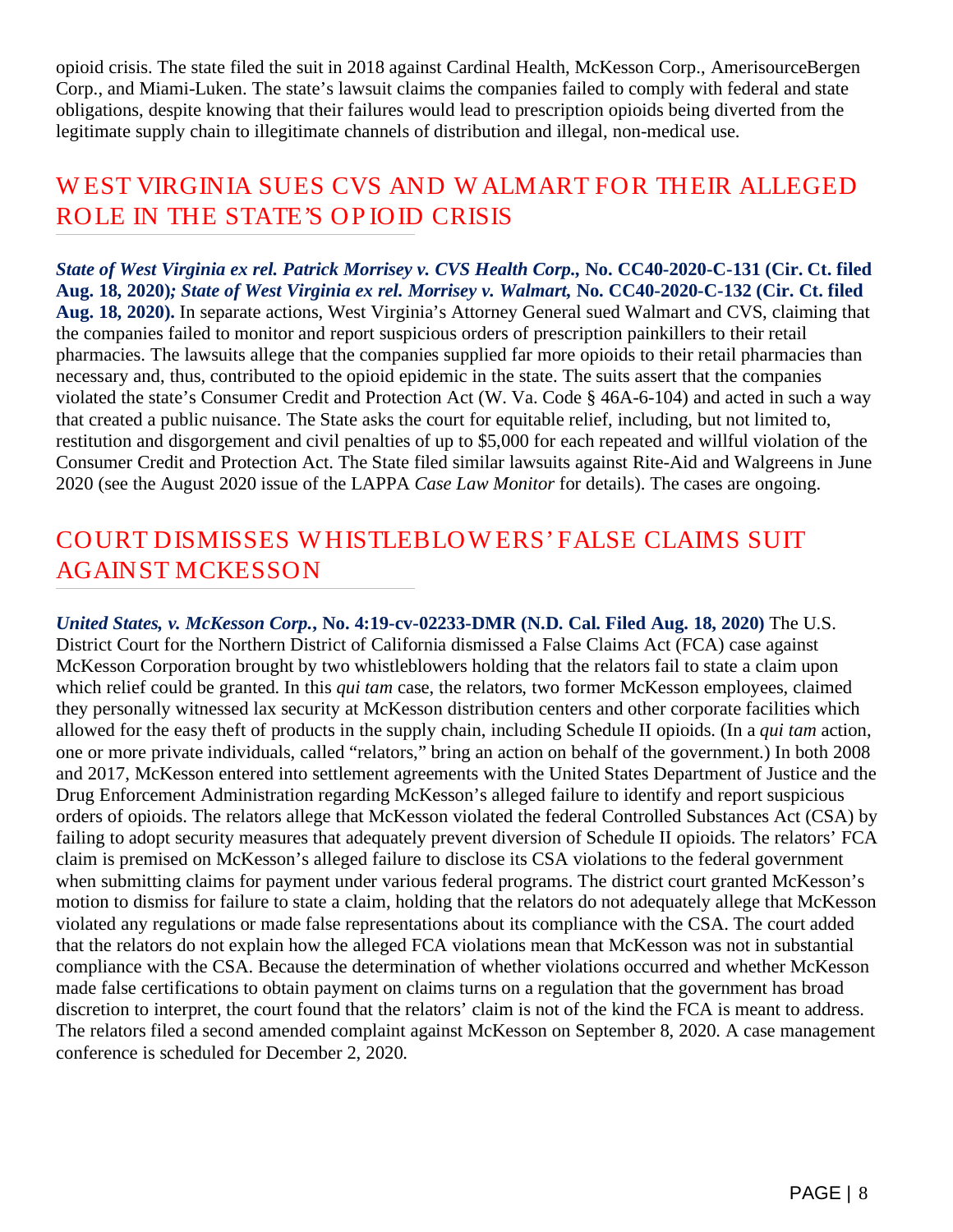## SECOND CIRCUIT UPHOLDS NEW YORK'S TAX ON OPIOID MANUFACTURERS AND DISTRIBUTORS

*Association for Accessible Medicines v. Letitia James***, No. 19-183 (2d Cir. Filed Sept. 14, 2020).** The U.S. Court of Appeals for the Second Circuit has upheld New York's tax on the opioid industry. In 2018, the state legislature enacted the Opioid Stewardship Act (OSA or "the Act") under which opioid manufacturers and

distributors must make an annual opioid stewardship payment to the "opioid stewardship fund," a special revenue fund established in the joint custody of the State Comptroller and the Commissioner of Taxation and Finance. The proceeds are to support statewide programs that provide opioid treatment, recovery, prevention, and education services. The OSA allows New York to collect \$100 million annually from all licensed opioid manufacturers and distributors that sell or distribute opioids in the state, with each licensee responsible for paying a pro-rata share based on its market share of opioid sales. Another part of the Act, known as the pass-through prohibition, bars opioid manufacturers and distributors



from passing the costs of the opioid stewardship payment through to their customers. Pharmaceutical industry groups sued the New York Attorney General to block the OSA from going into effect. A 2018 decision by a federal district court invalidated the OSA in its entirety, concluding that the OSA's pass-through prohibition violates the dormant commerce clause and is not severable from the rest of the Act. The New York State Legislature subsequently amended the OSA to remove the pass-through prohibition. On appeal, New York asked the Second Circuit to reverse the district court's invalidation of the remainder of the Act, including the opioid stewardship payment requirement. The Second Circuit concluded that the opioid stewardship payment is a tax (and not a penalty) within the meaning of the Tax Injunction Act (28 U.S.C. §1341), thus the district court did not have subject matter jurisdiction to adjudicate the plaintiffs' challenges to the payment. The court concluded this because funds are statutorily directed to support opioid treatment and prevention programs, which is highly suggestive that the payment requirement serves general revenue-raising purposes often financed by a general tax. Additionally, the revenue generated from the stewardship payment does not defray the state department of health's cost of regulating opioid manufacturers and distributors. Because the Second Circuit reversed the district court's judgment invalidating and enjoining enforcement of the opioid stewardship payment, New York can now collect \$200 million from opioid manufacturers and distributors based on 2017 and 2018 market shares. The pharmaceutical plaintiffs filed a request for an extension of time to file a petition for rehearing of the case.

## NEW YORK INITIATES INSURANCE FRAUD ACTION AGAINST JOHNSON & JOHNSON

*In re Johnson & Johnson***, New York State Department of Financial Services, Case No. 2020-0034-C (suit filed September 8, 2020).** New York State is suing Johnson & Johnson and its subsidiaries over the companies' alleged role in the state's opioid epidemic. The suit, brought by New York's Department of

Johnson&Johnson

Financial Services (DFS), alleges that the company committed insurance fraud by encouraging doctors and patients to use its addictive opioid pain killers. DFS claims that the respondents knowingly and intentionally

made numerous misrepresentations, directly or through third parties, concerning the safety and efficacy of opioids. Those misrepresentations allegedly caused health care providers to present false claims for payment, in the form of written prescriptions for opioid medications, to insurers regulated by DFS on multiple occasions over the past decades. DFS asserts Johnson & Johnson violated two state insurance laws: New York Insurance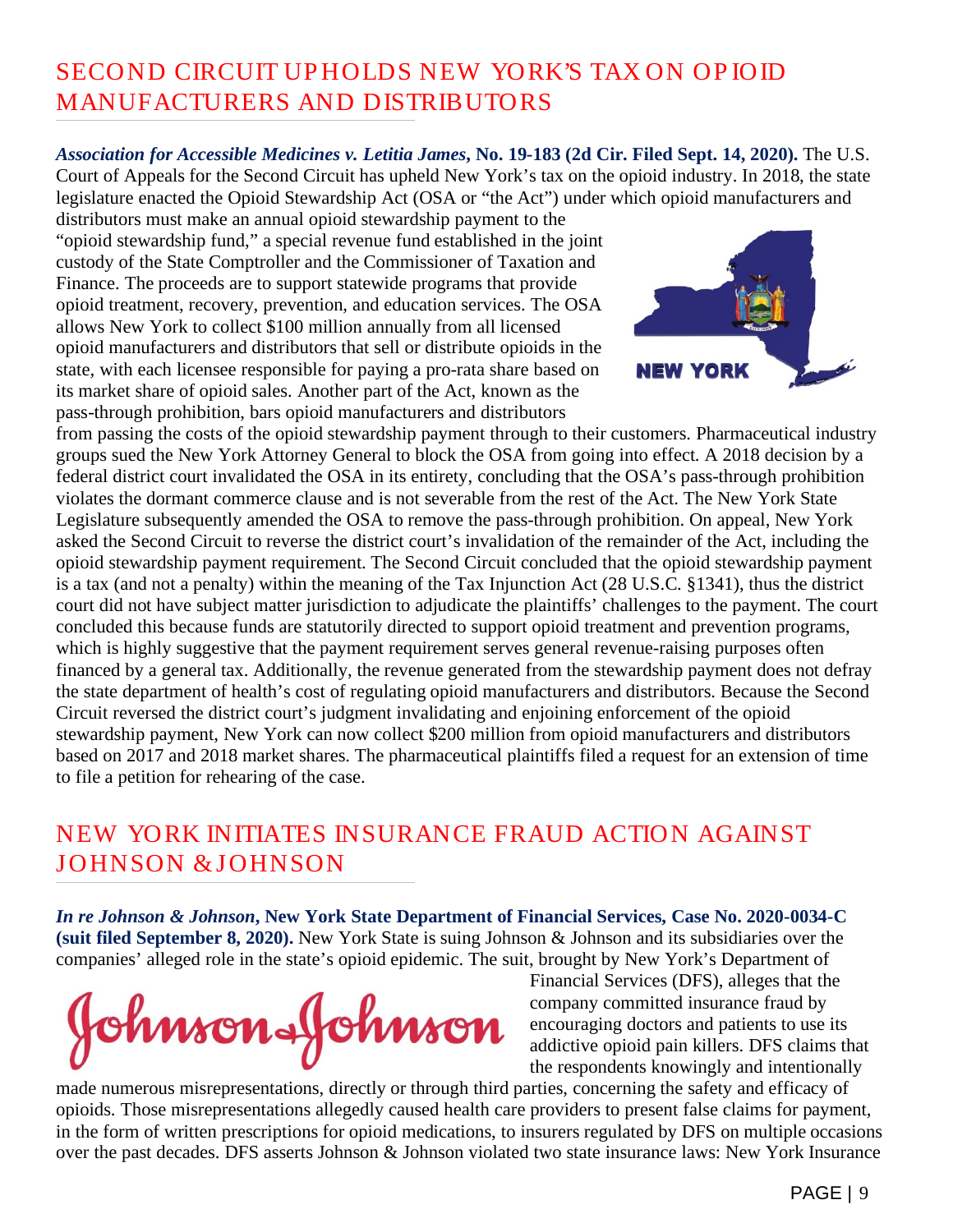Law § 403 (prohibiting fraudulent insurance acts) and New York Financial Services Law § 408 (prohibiting intentional fraud or intentional misrepresentation of a material fact with respect to a financial product or service). DFS filed a similar case against another pharmaceutical manufacturer in June 2020 (see the August 2020 issue of LAPPA's *Case Law Monitor*). A hearing is scheduled for January 25, 2021.

#### INSURER HAS DUTY TO DEFEND RITE-AID OP IOID LITIGATION

*Rite-Aid Corp. v. ACE American Insurance***, No. N19C-04-150 (Del. Super. Ct. filed Sept. 22, 2020).** The Delaware Superior Court ruled that Rite-Aid can sue insurer Chubb to cover legal costs that the pharmacy incurs while defending against lawsuits related to its alleged role in the opioid epidemic. The state trial court held that the opioid cases that have been funneled into the federal multidistrict litigation (MDL-2804), meet the insurance policy's requirement that the resulting costs stemmed from alleged bodily injury. According to the court, the bodily injury that gave rise to the economic costs borne by the government plaintiffs and others could refer to broad injuries from the opioid crisis such as substance use treatment, investigations, and arrests. Since each of these arguably occurred because of bodily injury, the court concluded that all underlying opioid lawsuits alleging similar claims are potentially covered under the policy. Thus, the insurer has a duty to defend the lawsuits. Additionally, the court held that Chubb's coverage of Rite-Aid's legal costs is required regardless of whether the alleged opioid-linked injuries occurred before Rite-Aid's insurance policy took effect. An appeal has not been filed as of September 28, 2020.

#### P HARMACEUTICAL COMP ANY MALLINCKRODT CONSIDERS FILING FOR CHAP TER 11

Mallinckrodt disclosed that it is considering filing for Chapter 11 bankruptcy protection due to its alleged liabilities surrounding the opioid epidemic. The company announced on August 4, 2020 that it is in negotiations with creditors about a potential bankruptcy filing covering the parent company and most of its subsidiaries. This potential bankruptcy filing is not part of the settlement framework announced in February 2020 that would resolve Mallinckrodt's liabilities from its alleged role in the opioid epidemic. Under the February proposal, which was agreed to by most states and U.S. territories, Mallinckrodt would place its generic drug subsidiary into Chapter 11 while keeping the Ireland-based parent company out of bankruptcy.

## P URDUE P HARMA BANKRUP TCY P ROCEEDINGS

#### *In re Purdue Pharma L.P.***, No. 19-23649 (Bankr. S.D.N.Y. filed Sept. 15, 2019).**

- On July 30, 2020, the U.S. Department of Justice filed a proof of claim valued up to \$18.1 billion against Purdue Pharma based upon its ongoing civil and criminal actions against the company. In the claim, the government valued its civil claims at \$2.8 billion, which could be tripled under the law. Additionally, if Purdue is convicted of criminal charges, the government stated it would seek a \$6.2 billion fine and the forfeiture of potentially \$3.5 billion.
- In August 2020, the National Association for the Advancement of Colored People (NAACP) moved to intervene in Purdue's bankruptcy settlement negotiations, citing concerns that a deal without their involvement would insufficiently address the opioid crisis' impact on communities of color. The NAACP does not seek to usurp the role of other participants or dispute the settlement amount but wants to ensure that some funds are used to assist communities of color that have been disproportionately affected by the crisis. On August 26, 2020, the bankruptcy judge approved the NAACP's request.
- A group of Tennessee plaintiffs with malfeasance claims against Purdue Pharma and its former chairman, Richard Sackler, including five district attorneys in the state, lost an attempt to overturn an injunction barring their lawsuit from proceeding during the bankruptcy. The U.S. District Court for the Southern District of New York affirmed the bankruptcy court's injunction on August 11, 2020.